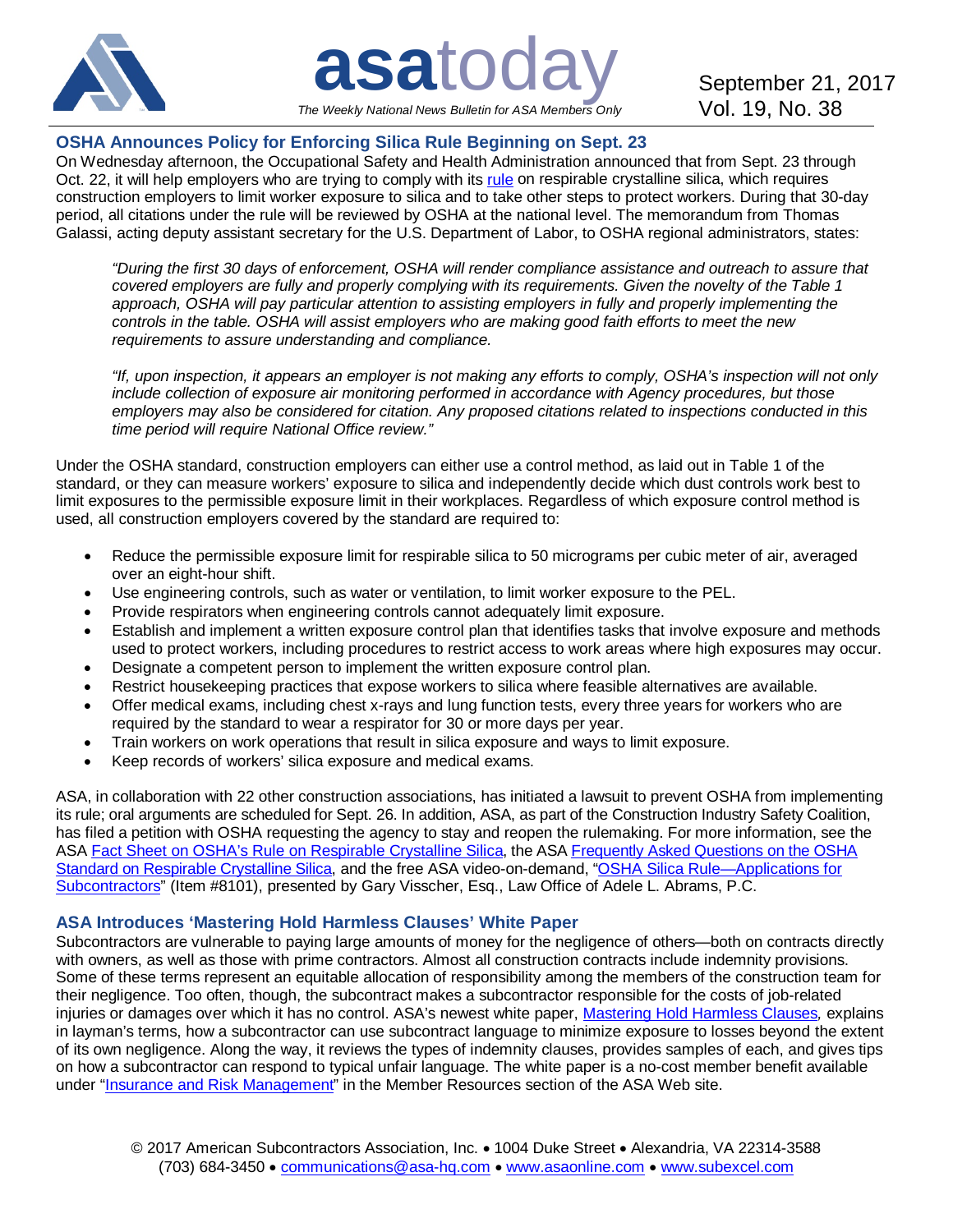## **SBA Makes Changes to Surety Bond Program**

The U.S. Small Business Administration has made two important changes to its Surety Bond Guarantee Program that will increase contract opportunities for small contractors. Under the new rule, SBA will increase the guarantee percentage in the Preferred Surety Bond Program from no more than 70 percent to no more than 90 percent. SBA's guarantee will be 90 percent if the original contract amount is \$100,000 or less, or if the bond is issued to a small business that is owned and controlled by socially- or economically-disadvantaged individuals, veterans, service-disabled veterans, or certified HUBZone and 8(a) businesses. All other guarantees will be 80 percent. The eligible contract amount for the Quick Bond Application will increase to \$400,000 from \$250,000. The Quick Bond is a streamlined application process, with reduced paperwork requirements, that is used in the Prior Approval Program for smaller contract amounts. SBA's review and approval requires minimal time, allowing small businesses to bid on and compete for contracting opportunities without delay. Through its SBG Program, SBA guarantees bid, payment and performance bonds for contracts that do not exceed \$6.5 million, and up to \$10 million with a federal contracting officer's certification. ASA is a longtime supporter of SBA's SBG Program, which encourages surety companies to issue bonds to small businesses. The changes are effective on Sept. 20. For more information, visit the SBA's [Surety Bond Guarantee Program](http://www.sba.gov/surety-bonds) online.

### **Hail ConsensusDocs Best-Practice Documents During 10th Anniversary**

Join 40 construction trade and professional associations in celebrating ConsensusDocs' 10th anniversary by taking advantage of a 30 percent discount on subscriptions during September. ASA is part of a community of construction associations addressing the industry's differences through communication and negotiation. Too many in the construction industry persist in business practices that undermine the spirit of teamwork. One-sided contracts force subcontractors to shoulder the risks better managed and borne by others. Privity of contract is used as an excuse to keep subcontractors from sharing their expertise and concerns with both owners and design professionals. Poor management practices lead to confusion on the jobsite and result in unnecessary disputes. These are among the reasons that ten years ago ASA helped found and continues to be a leader in ConsensusDocs, a diverse coalition with members from all stakeholders in the design and construction industry. Go to the ConsensusDocs Web site at [www.ConsensusDocs.org](http://www.consensusdocs.org/) and use the discount code **ASA30** to obtain your discount.

### **Are You Evaluating** *The Prime Contractor Factor*

Subcontractors and specialty trade contractors assume the greatest risks and reap the smallest rewards of all the participants in the construction business. In such a hostile environment, subcontractors must take all reasonable precautions to minimize or control risks. One of the surest ways to reduce risks is to be highly selective in choosing its prime contractor partners. Not only is it appropriate for a subcontractor to discriminate when selecting contractors with which it wishes to do business, it is absolutely necessary. ASA's white paper [The Prime Contractor Factor](https://www.asaonline.com/eweb/upload/The%20Prime%20Contractor%20Factor%2016-09-15.pdf) sets forth a process to help an individual subcontractor develop and implement its own program to evaluate and select contracting partners that will treat it reasonably, fairly and honestly in a subcontractor relationship. The white paper addresses:

- Characteristics of quality prime contractors.
- Discusses how a subcontractor can develop criteria for evaluating its potential contracting partners.
- Outlines sources of information.
- Describes procedures to help a subcontractor develop its own rating system.
- Suggests a process for setting up a preferred contractor program.

The white paper is available free for ASA members under ["Bidding and Market Development"](http://bit.ly/2cbYA2S) in the Member Resources section of the ASA Web site.

#### **Construction Industry Unites to Prevent Worker Suicide**

ASA members work in an industry that is focused on safety and is increasingly aware of the critical role wellness plays in the lives of workers. However, too often employers neglect an important topic that can positively impact the safety, wellness and productivity of employees—mental health. This issue was spotlighted in a [study](http://bit.ly/2jNFnt6) by the Centers for Disease Control and Prevention, which ranked construction first in the number of suicide deaths and second in the suicide rate. To address this threat, ASA, as a member of the [Construction Industry Alliance for Suicide Prevention,](http://bit.ly/2f3Gxgh) is working to reduce suicide in the construction industry. One tool to help you in your own company is [A Construction Industry](http://bit.ly/2xQXyWa)  [Blueprint: Suicide Prevention in the Workplace,](http://bit.ly/2xQXyWa) a 15-page handbook that lists danger signs, suggests conversation tips, and provides sample tool box talks. September is National Suicide Prevention Month—a great time for construction firms to explore the [Alliance's Web site](http://bit.ly/2f3Gxgh) for helpful resources.

#### **Pay-If-Paid v. Pay-When-Paid: Be Clear on the Difference**

Pay-if-paid terms typically say the prime contractor will pay the subcontractor only if the owner has paid the prime contractor for the subcontractor's work. Many state court decisions conclude that clearly-stated payment terms mean what

© 2017 American Subcontractors Association, Inc. • 1004 Duke Street • Alexandria, VA 22314-3588 (703) 684-3450 • [communications@asa-hq.com](mailto:communications@asa-hq.com) • [www.asaonline.com](http://www.asaonline.com/) • [www.subexcel.com](http://www.subexcel.com/)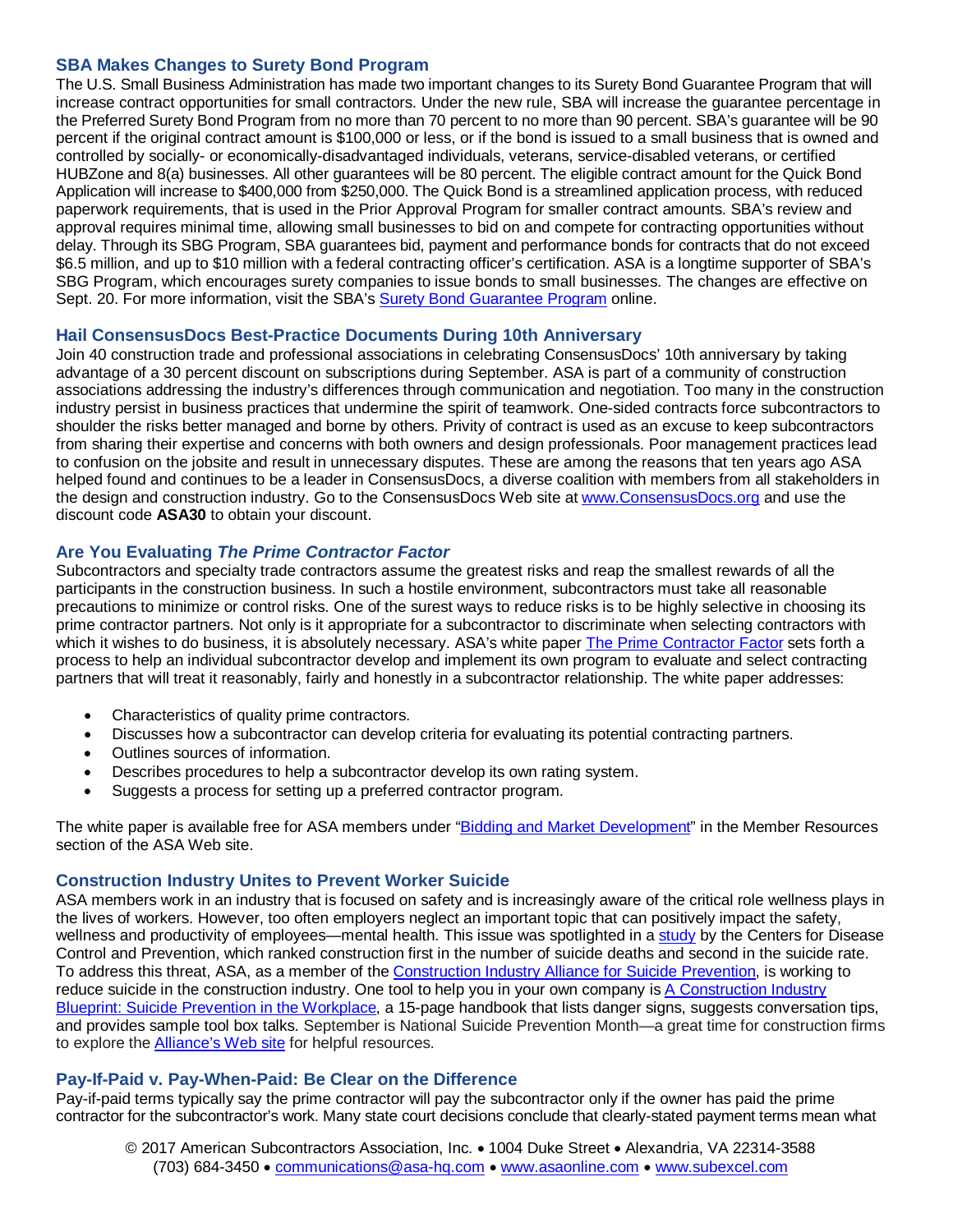they say. Thus, subcontractors may never have a right to payment if, for any reason, the owner has not paid the prime contractor. A few states, including North Carolina and Wisconsin, have made pay-if-paid laws against public policy. In other states, including California and New York, the courts have ruled that such clauses are unenforceable. Pay-when-paid terms usually refer to the timing when a subcontractor is to be paid. For example, the subcontract may say that payment is due within seven days after the prime contractor receives payment from the owner for the subcontractor's work. Many state courts have ruled the prime contractor can delay payment to the subcontractor only for a reasonable time if the owner fails to pay for properly completed work where there is a pay-when-paid clause in the subcontract. The bad part is that payment can be held up for a very long time before a court or arbitrator rules that a reasonable time has passed. Both pay-if-paid and pay-when-paid are known as contingent payment terms. Thus, until the owner pays the prime contractor for the subcontractor's work, the subcontractor might not be entitled to file a lien in some states or to make a claim against the contractor's payment bond. This is because the subcontractor may legally be owed nothing until the owner has paid the prime contractor for the subcontractor's work. To make matters worse, the owner may be holding up all project payments because of a dispute between the owner and the contractor, or for unsatisfactory work by other trades or not enough project financing. Subcontractors also usually lack the ability to take legal action against the owner because there is no contract between the two of them. One way to limit your risk is by adding wording such as this to your subcontract:

*"Subcontractor's acceptance of the contingent payment terms is conditioned on the understanding that these terms shall apply solely to monies withheld by the owner due to some deficiency on subcontractor's part.*

ASA has many no-cost benefits for ASA members on this topic on its ASA Web site, including ASA's [Contingent](http://bit.ly/2owsnLy)  [Payment Clauses in the 50 States](http://bit.ly/2owsnLy) and the ASA Subcontractor's Negotiating Tip Sheet on ["Pay-If-Paid Clauses.](http://bit.ly/1Op9WKl)" For best results when searching the ASA Web site using the "Advanced Site Search" function, be sure to first log-in under "LogIn/Access Member Resources." This will yield all of the resources available only to ASA members, not just the materials available to everyone.

### **Contract Changes and Claims: Schedule Management**

Nowhere is the adage "time is money" more true than in the construction industry. One of the costliest forms of unanticipated change incurred by a subcontractor on a project arises out of delay, disruption or other schedule problems. Consequently, project schedules can take on tremendous significance, not only as tools for effective planning and management of the project, but also as the measuring stick of delays or disruptions resulting from changes and changed conditions. Alternative project scheduling is one of the most beneficial and critical management steps a subcontractor can take and yet it is one of the most frequently ignored tools. Even though a subcontractor cannot control other aspects of project work, a good understanding of how the subcontractor's work fits into the overall picture is essential. ASA's [Contract Changes and Claims](http://bit.ly/1CRsZuK) is a series of articles providing tips for the management of changes and changed conditions and how to realize full adjustment to the contract price or contract time.

#### **Make Your Hotel Room Reservations Online for SUBExcel 2018**

[Make your hotel reservations online](http://bit.ly/2j4xjox) at Tempe Mission Palms, 60 East Fifth Street, Tempe, AZ 85281, site of SUBExcel 2018. ASA's annual national convention will take place Feb. 28-March 3, 2018, in Tempe, Ariz. ASA has negotiated the special room rate of \$204 single/double. The cutoff date for the room block is **Feb. 5, 2018**. You can also make hotel reservations by calling (800) 547-8705. Check-in is at 3:00 p.m. and check-out is at noon. Most registrants will plan to arrive on Wednesday, Feb. 28, 2018, in time to attend the ASA President's Welcome Reception that evening. Unless you're planning on staying longer to take a tour of the Grand Canyon, Monument Valley, or Apache Trail, for example, plan on departing on Sunday, March 4, so you can join us on Saturday night for the reception, banquet and awards ceremony. Online registration is coming soon! In the meantime, you can explore [sponsorship](http://bit.ly/2h4NxK6) an[d exhibitor](http://bit.ly/2y8N4hz) opportunities and peruse ideas for [things to do in Tempe](http://bit.ly/2xlqgNF) on ASA's [SUBExcel 2018 Web site.](http://bit.ly/2w8y1XQ) You can also access the SUBExcel 2018 Web site through our easy-to-remember site, [www.SUBExcel.com.](http://www.subexcel.com/)

## **Learn How to Engage and Excel at Difficult Conversations in Sept. 26 ASA Webinar**

Your ability to engage in difficult conversations with customers, potential clients, project partners, employees, direct reports, and bosses has a massive impact on your career, business, and life success. As a construction subcontractor, specialty trade contractor or supplier, you face a series of difficult conversations, on a weekly, if not daily, basis. In the Sept. 26 ASA webinar, "How to Have a Multi-Million Dollar Impact by Asking 'One More Question'," professional leadership coach and trainer Eric Anderton will share his seven principles of having difficult conversations, including "asking one more question." In the webinar, Anderton will also cover:

- How to have a coaching conversation.
- How to prepare for an individual confrontation.
- How to prepare for a team discussion.

© 2017 American Subcontractors Association, Inc. • 1004 Duke Street • Alexandria, VA 22314-3588 (703) 684-3450 • [communications@asa-hq.com](mailto:communications@asa-hq.com) • [www.asaonline.com](http://www.asaonline.com/) • [www.subexcel.com](http://www.subexcel.com/)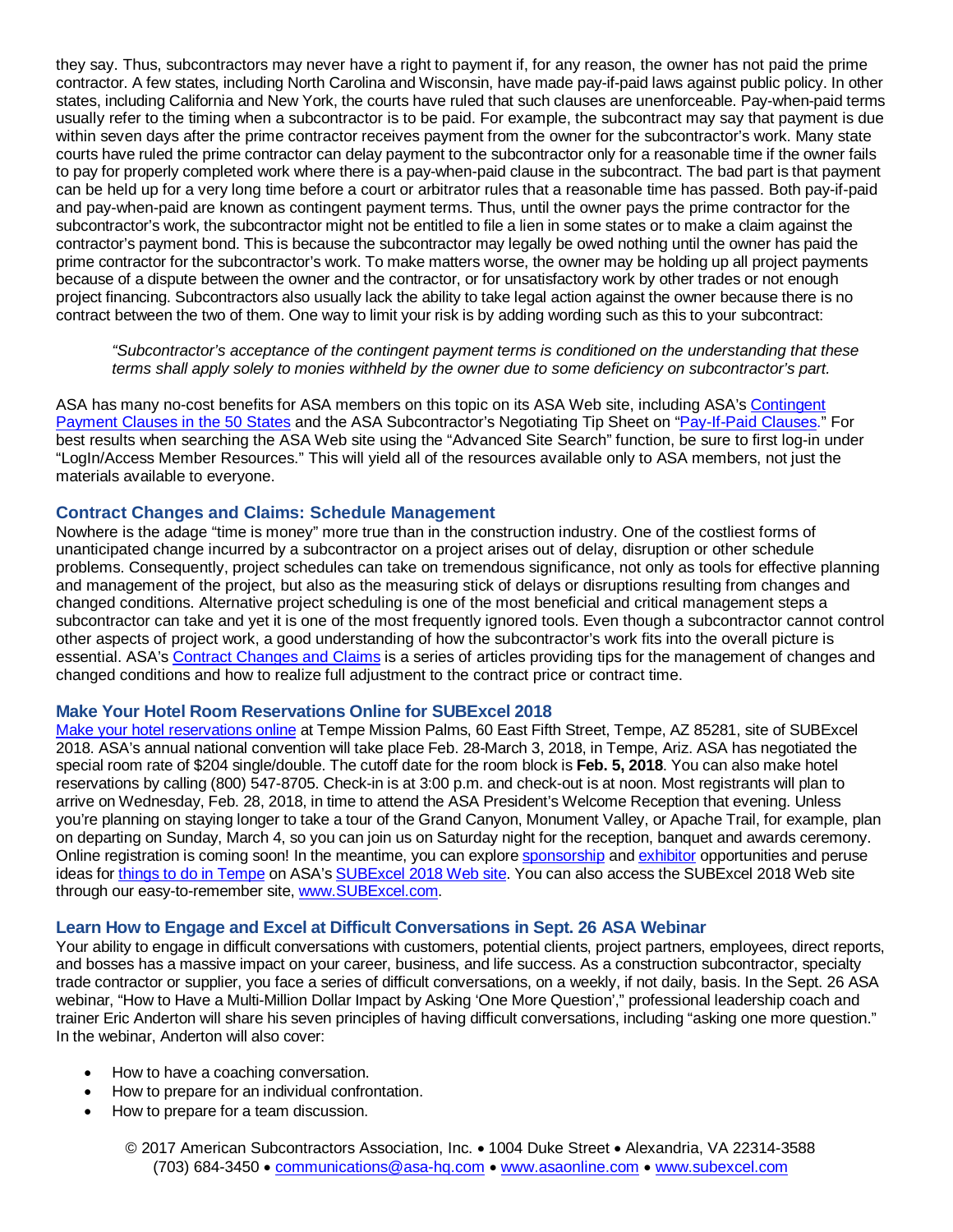• How to prepare for a one-to-one review.

"Once you learn to excel at these conversations, you will enjoy profit, growth and long-term stability," Anderton says. This live, 90-minute webinar will begin at 12:00 p.m. Eastern time/9:00 a.m. Pacific time. Registration is \$99 for ASA members and \$179 nonmembers. [Register online.](http://bit.ly/2xq3wst)

# **Is the Data You Capture Accurate? Learn About 'Technology & Transparency' in Oct. 10 ASA Webinar**

"In this generation of construction, we capture more data than ever. That said, how accurate is the data you are capturing and, if it is not, what causes the problem?" asks Stephane McShane, Maxim Consulting Group. "What do you do with that information once compiled and how is it shared?" In the Oct. 10 ASA webinar, "Technology and Transparency, Part II," McShane will discuss the importance of connecting aligned vision, data collection, and performance management to create measurable, impactful tools that can increase the bottom line. In addition, she will:

- Discuss the bottom-up philosophy of data collection.
- Define data collection solutions designed by level of work.
- Analyze the link between data and performance management.

This live, 90-minute webinar will begin at 12:00 p.m. Eastern time/9:00 a.m. Pacific time. Registration is \$99 for ASA members and \$179 for nonmembers. [Register online.](http://bit.ly/2fvlPG8) In Part I of "Technology and Transparency," offered in May 2017, McShane identified the tools and technology needed to best position your company for a successful future and explained why these tools are critical to future profitability. ["Technology & Transparency"](http://bit.ly/2ya7num) (Item #8105) is now available as a video-ondemand, available for \$65 for members and \$95 for nonmembers.

## **Superior Prime Contractors and Specialty Trades: Apply for ASA's Best Practices Awards by Nov. 3**

Prime contractors and specialty trade contractors that have signed, within the past year, a contract directly with a construction owner under which it performs construction services are encouraged to apply for ASA's National Construction Best Practices Awards. These awards recognize prime contractors who construction subcontractors say are the best to work for—those who are committed to best business practices like safety management, prompt payment, prompt processing of change requests and claims, and effective project scheduling and coordination. The criteria for these awards include the use of a standard subcontract whose provisions substantially reflect the best practices incorporated into the ASA-endorsed ConsensusDocs 750 *Standard Agreement Between Constructor and Subcontractor*, as well as highly favorable evaluations from three specialty trade contractors, based on 20 project management factors. Each applicant must supply three sealed business-practices recommendations from specialty trade contractors that have worked for it in the past year along with a copy of its standard subcontract with its application. A construction attorney will evaluate the standard subcontract, and the ASA Task Force on Ethics in the Construction Industry will evaluate the recommendations from specialty trade contractors. Prime construction contractors that use the ASAendorsed ConsensusDocs 750 contract form as their standard subcontract automatically pass the subcontract evaluation. The application deadline is **Nov. 3, 2017**, and the application fee is \$495. Awards will be presented during ASA's annual convention[, SUBExcel 2018,](http://bit.ly/2w8y1XQ) which will take place Feb. 28-March 3, 2018, in Tempe, Ariz. Information about these awards is located under ["About ASA"](http://bit.ly/2uv3Jx3) on the ASA Web site.

#### **What Happens When an Employee Suffers an Injury at Work and Is Unable to Return?**

Most subcontractors understand that when an employee suffers an injury at work, workers' compensation insurance will provide coverage for the claim. But when an employee suffers an injury at work and is unable to come back to work, other laws are implicated. In the FASA video-on-demand, "The Devil's Triangle: Understanding the Overlap Between the FMLA, ADA and Workers' Compensation Laws," presenter Philip J. Siegel, Hendrick, Phillips, Salzman & Siegel, provides an overview of the interplay between the Family Medical Leave Act, the Americans with Disabilities Act, and workers' compensation laws, all of which may come into play when an injured employee will need to miss work. Furthermore, Siegel explains the employer's compliance obligations under what is often referred to as "The Devil's Triangle." Play this on-demand video with a free media player like Windows Media Player, and use it for group training by projecting it onto a screen or wall in a conference room. "The Devil's Triangle: Understanding the Overlap Between the FMLA, ADA and Workers' Compensation Laws" (Item #8110) is \$65 for ASA members and \$95 for nonmembers. [Order online.](http://bit.ly/2wF1N24)

Advertisement

#### **Bronze ASA Sponsor Surety One, Inc., Knows Construction—and How to Help You Succeed**

Bronze ASA Sponsor Surety One, Inc. is a surety bond underwriter and managing general agency licensed in all 50 states, Puerto Rico, U.S. Virgin Islands, and the Dominican Republic. Its team of skilled and experienced underwriters is singularly focused on the support of commercial contractors in all industry classes. Surety One clearly understands the